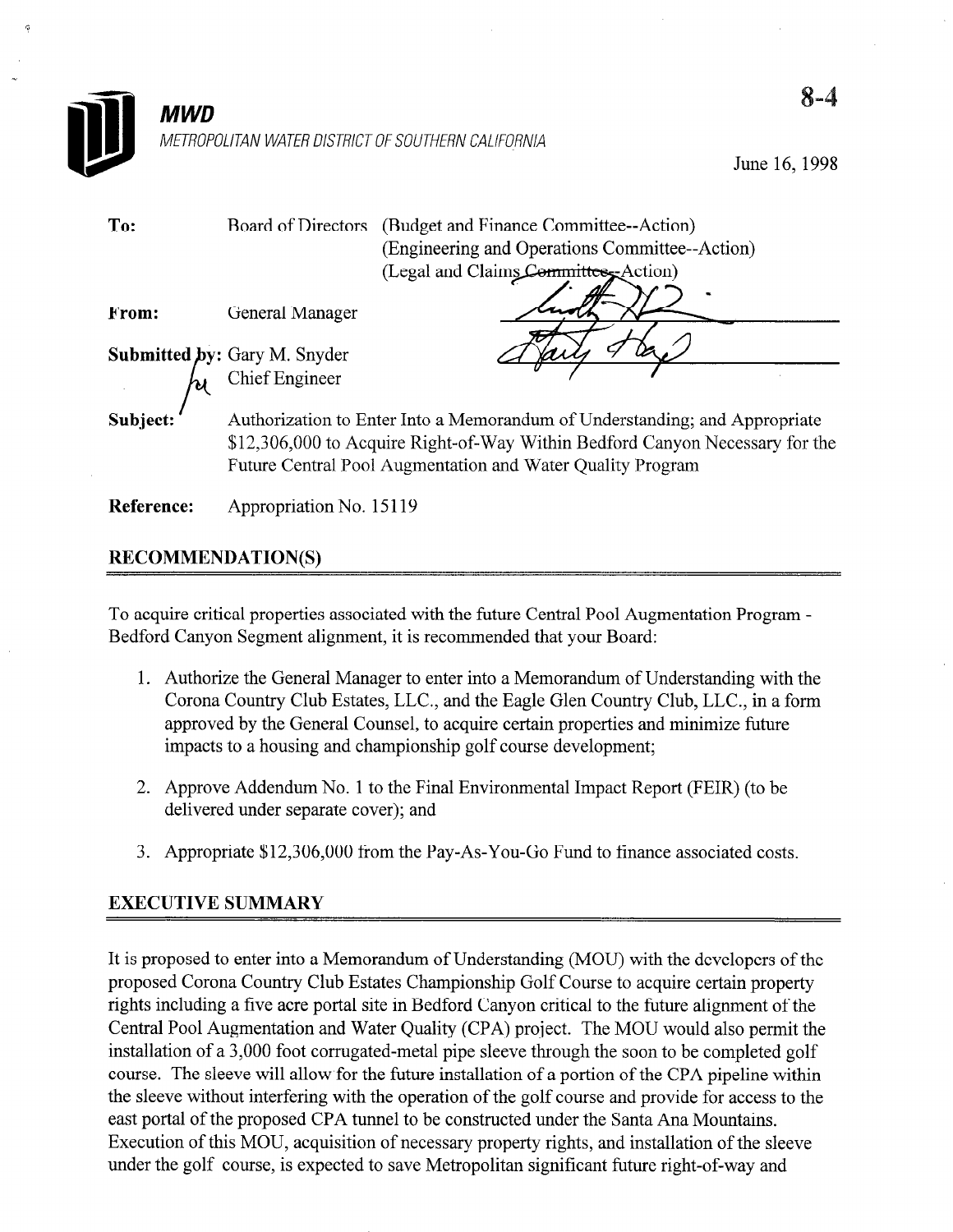mitigation costs. This proposal was detailed in a May 1998, Informational Board Letter, and is in conformance with the intent of your Board actions of December 1993 and November 1995, authorizing the acquisitions of critical alignment sites.

### JUSTIFICATION

Bedford Canyon offers perhaps the only feasible alignment for the future CPA pipeline and tunnel due to the location of the Elsinore Fault lines as well as the project hydraulics. Acquisition of these critical properties before the golf course becomes fully operational, and before the sale of executive homes overlooking the golf course, will result in significant cost and time savings. The installation of a pipeline sleeve will significantly reduce future impacts to the business operations of a championship golf course associated with construction of Metropolitan's pipeline and tunnel. Furthermore, the sleeve can significantly facilitate and reduce costs associated with tunneling activities. Additionally, acquisition of the five acre portal site is essential in order to accommodate construction as well as future operation and maintenance of the pipeline and tunnel system.

## ALTERNATIVE(S) TO PROPOSED ACTION

#### Future condemnation of property

An alternative is to not proceed with acquisition of right-of-way within Bedford Canyon and proceed with condemnation of property in the future. This alternative would most likely force the closure of an established championship golf course and ancillary tournament events over a number of years associated with Metropolitan's pipe laying and tunneling activities. It is also anticipated that the golf course operations would not be fully re-established for some years after the conclusion of Metropolitan's construction activities. This alternative must also consider the potential costs associated with impacts to the established homes surrounding the golf course and the impacts to a golf course clubhouse, used as a meeting facility for the City of Corona. A significant portion of the future CPA project facilities, including the proposed treatment plant, currently reside in, or are proposed to reside within, the limits of the City of Corona.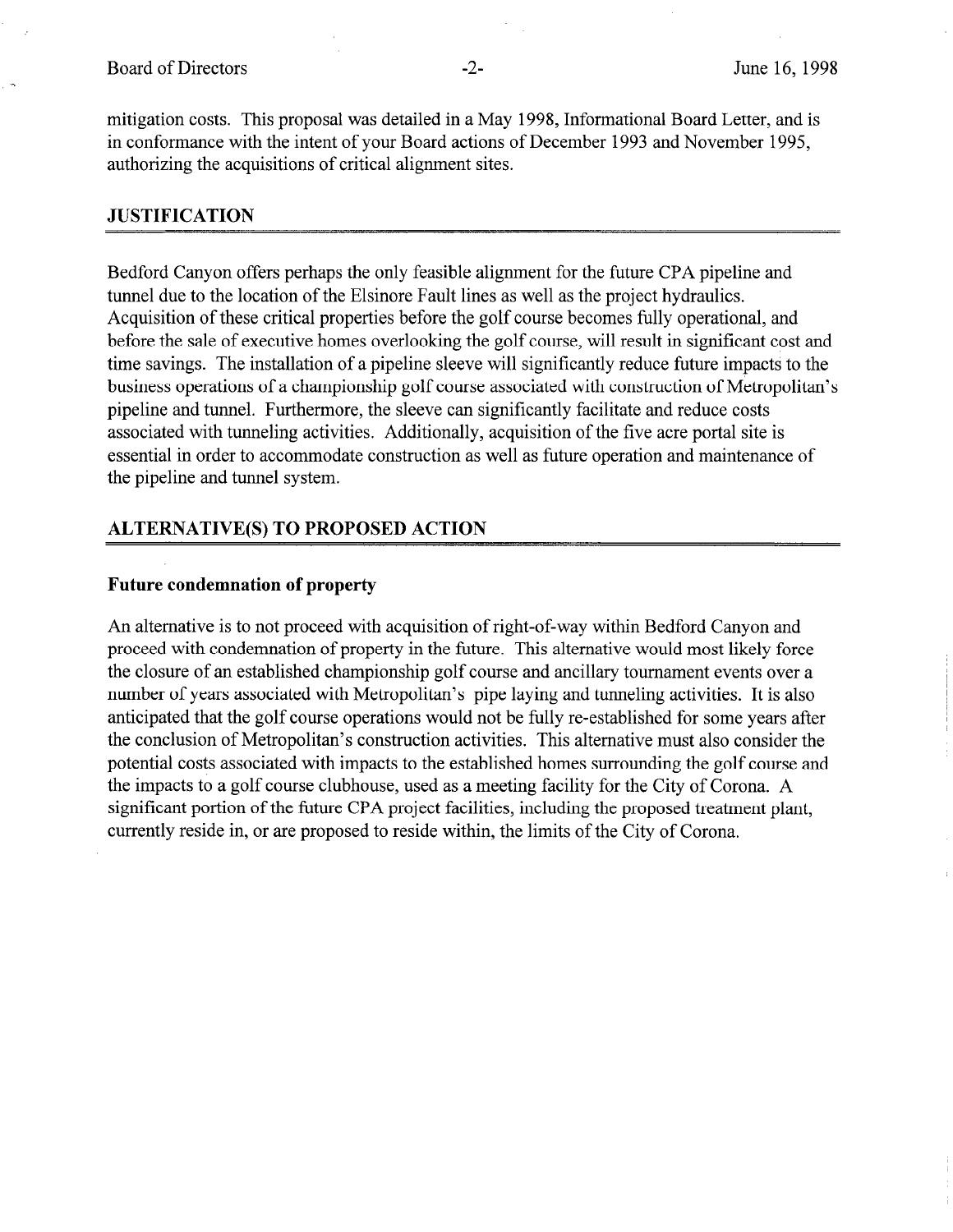#### **FUNDING REQUEST**

| <b>Program Name:</b>              | <b>Central Pool Augmentation and Water Quality Project</b> |                           |                                  |                                                              |  |
|-----------------------------------|------------------------------------------------------------|---------------------------|----------------------------------|--------------------------------------------------------------|--|
| <b>Source of Funds:</b>           |                                                            | <b>PAY-AS-YOU-GO FUND</b> |                                  |                                                              |  |
| <b>Appropriation No.:</b>         | 15119                                                      | <b>Board Action No.:</b>  | <b>FY 97/98 Budget:</b><br>ा     | \$150,312                                                    |  |
|                                   |                                                            |                           |                                  |                                                              |  |
| <b>Requested Amount:</b>          |                                                            | \$12,306,000              | <b>Capital Program No.:</b>      | 15119-S                                                      |  |
| <b>Total Appropriated Amount:</b> |                                                            | \$35,357,000              | <b>Capital Program Page No.:</b> | $E-20$                                                       |  |
| <b>Total Program Estimate:</b>    |                                                            | \$49,000,000              | <b>Program Category:</b>         | <b>SUPPLY &amp;</b><br><b>DELIVERY</b><br><b>RELIABILITY</b> |  |

# CEOA COMPLIANCE / ENVIRONMENTAL DOCUMENTATION

On August 22, 1995, your Board certified the Final Environmental Impact Report (FEIR) and approved the Central Pool Augmentation Project. The California Environmental Quality Act (CEQA) requires the preparation of an addendum to a previously certified FEIR for minor modifications to the project scope that involve no new significant adverse impacts or new substantial changes. Addendum No. 1 documents the proposed minor modifications described herein as required by CEQA. A copy of Addendum No. 1 is transmitted to your Board under separate cover. Your Board is required to review and consider Addendum No. 1 along with the FEIR prior to approving the proposed action a copy of the FEIR is available for review in the Office of the Executive Secretary.

### DETAILED REPORT

The CPA project is a proposed system of raw and treated water conveyance and water treatment facilities that will augment Metropolitan's existing facilities that provide drinking water to the Central Pool, which consists of the major urban areas of Los Angeles, Orange, southern Ventura, and southwestern San Bernardino counties. The project will originate in western Riverside County at Metropolitan's Lake Mathews reservoir which will provide source water to the project. This future project consists of a water treatment plant, pipelines, and tunnels which will convey up to 400 cubic feet per second (cfs) of treated water to western Riverside County, and up to 800 cfs of treated water to existing water distribution facilities in south Orange County.

The conveyance facility will take water from Lake Mathews through a new outlet structure and deliver it to a new water treatment plant located in nearby Eagle Valley. After being treated, the water will be transported through a buried pipeline across Temescal Valley, westerly along Bedford Canyon, to a tunnel portal adjacent to the Cleveland National Forest and through a tunnel under the Santa Ana Mountains. The impacted properties along the proposed alignment in Bedford Canyon were originally identified as citrus groves. However, the accelerated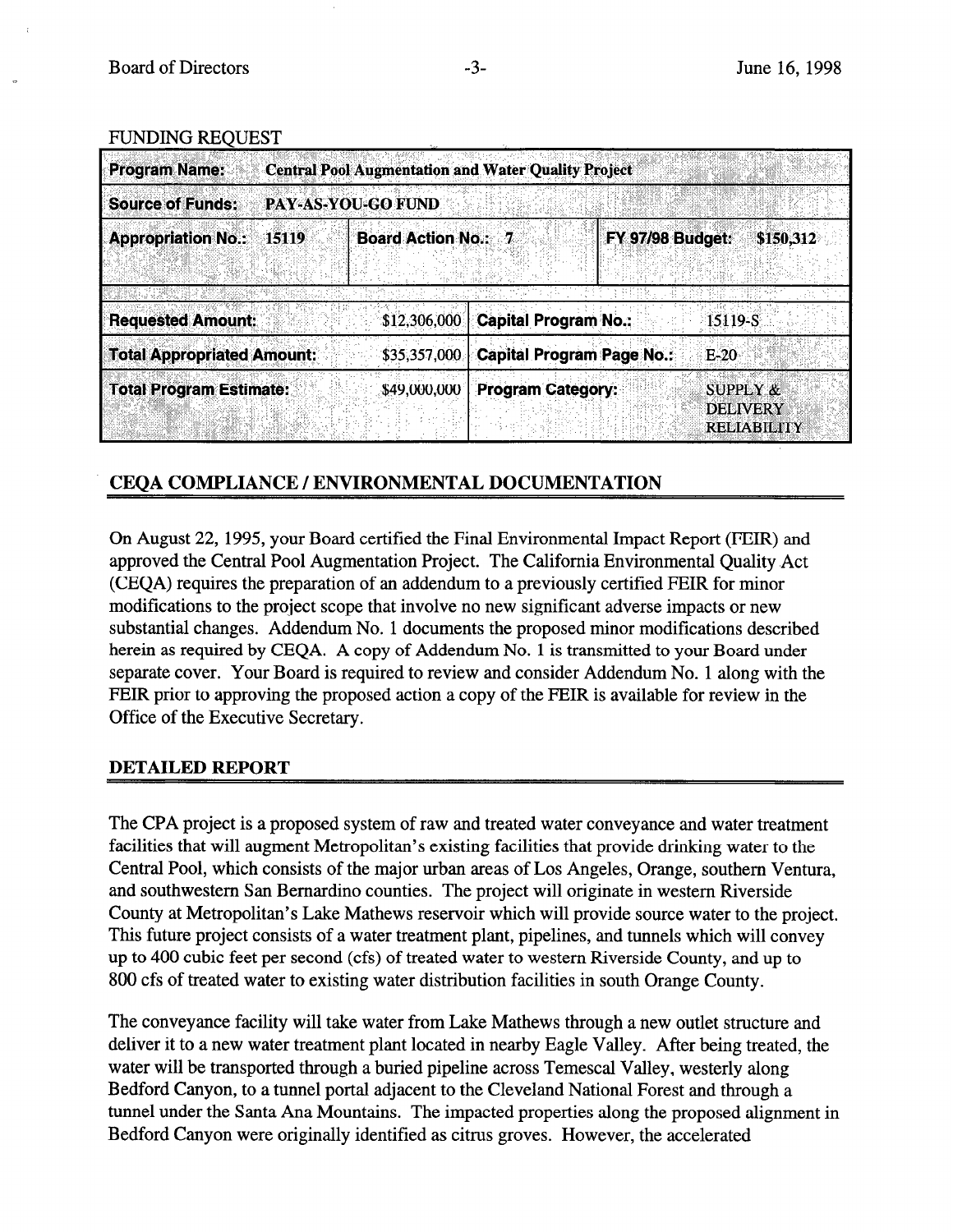Board of Directors -4- June 16, 1998

development of the south Corona region has led developers to begin construction of an 18-hole championship golf course on the same property proposed for Metropolitan's project.

In order to construct the project at a future date, it is proposed that Metropolitan secure a longterm property interest over a portion of the golf course property and install 3000 feet of 20-foot diameter corrugated-metal pipe sleeve. Once installed, the golf course can be completed and operated with only minimal impacts from future tunneling operations and pipeline construction. Future construction without the pipe sleeve would severely disrupt golf course operations. The cost of acquiring the property interest and compensating for golf course disruption in the future would be significantly higher than if Metropolitan were to act now.

Metropolitan has completed the negotiations on a MOU with Corona Country Club Estates LLC, and Eagle Glen Country Club LLC., the owners and developers of the planned golf course in Bedford Canyon. This MOU allows for Metropolitan's acquisition of a 5 acre fee property interest at the proposed tunnel portal site; a fee property interest along the tunnel alignment in the hills overlooking the portal site; a 100-foot wide permanent easement along the proposed pipeline alignment; a permanent access easement for future maintenance needs; and temporary construction and access easements necessary for sleeve installation and future tunneling activities. The MOU affords coordination with the Corona Country Club Estate developers which will delay the opening of the championship golf course for approximately 8 to 12 months. The MOU also includes provisions for notification to all future home buyers of Metropolitan's proposed construction activities.

Staff recommends that your Board authorize the General Manager to enter in a MOU with the Corona Country Club Estates, LLC, and the Eagle Glen Country Club, LLC, in order to acquire the properties critical to the CPA pipeline and tunnel alignment, and to complete the sleeve installation while minimizing the impacts to home sales activities and golf course business operations.

The original Environmental Impact Report (EIR), certified by your Board in August 1995, anticipated the development of home sites through Bedford Canyon. The change in development from home sites to a golf course allows for a more direct and preferable alignment. The alignment distance has been shortened and removed from Bedford Canyon Wash resulting in significant cost savings associated with pipeline installation and future flood protection requirements. The proposed MOU also repositions the future tunnel portal site from an area which would have encompassed a significant portion of the golf course. Although these variances only impact a small portion of the proposed CPA project, it has been determined that an addendum to the EIR will be required.

TF/bm:rev3 (CPA3) Attachment(s)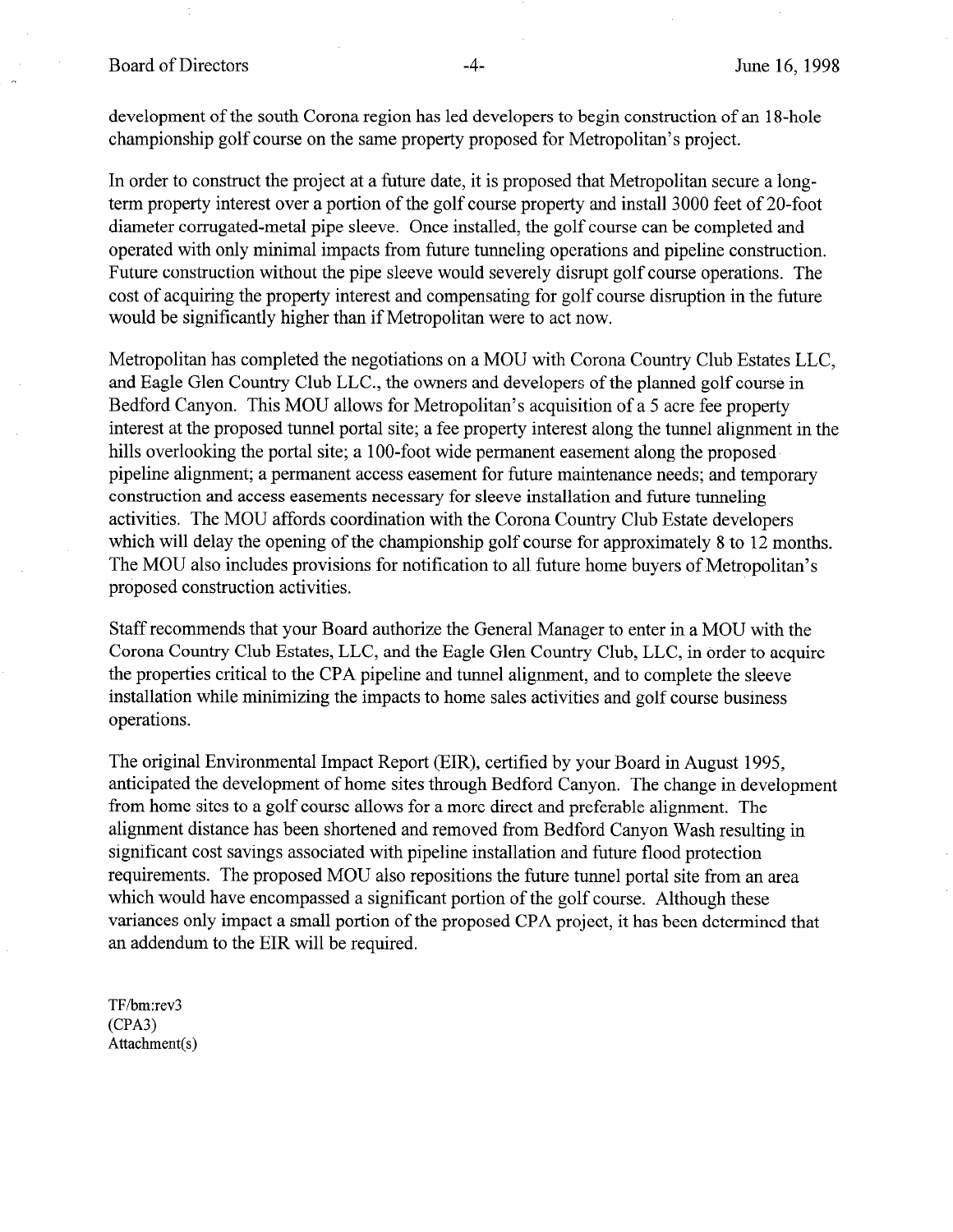# Attachment A FINANCIAL STATEMENT

## (Capital Program No. 15 119-S)

The breakdown of the total estimated cost for design and construction of the Central Pool Augmentation and Water Quality Program is as follows: BOARD

 $\sim 10$ 

|                                          | BUAKD<br><b>ACTION</b><br>NO.7 |
|------------------------------------------|--------------------------------|
| Labor:                                   |                                |
| Engineering                              |                                |
| <b>Preliminary Design</b>                | \$<br>80,000                   |
| Design                                   | 165,000                        |
| Survey                                   | 75,000                         |
| Right-of-Way                             | 35,000                         |
| Environmental                            | 25,000                         |
| Planning                                 | 20,000                         |
| Legal                                    | 50,000                         |
| <b>Subtotal Labor</b>                    | \$450,000                      |
| Materials                                | \$50,000                       |
| <b>Incidental Expenses</b>               | 250,000                        |
| Professional & Technical                 | 250,000                        |
| Right-of-Way                             | 7,000,000                      |
| <b>Operating Equipment</b>               | 6,000                          |
| Admin. Overhead                          | 250,000                        |
| <b>Construction Contracts</b>            | 3,300,000                      |
| Contingency                              | 750,000                        |
| <b>Total</b>                             | \$12,306,000                   |
| Projected Expenditures of Funds:         |                                |
| Through Fiscal Year 1997/98              | \$21,686,400                   |
| Fiscal Year 1998/99                      | 14,506,000                     |
| Fiscal Year 1999/00                      | 5,623,400                      |
| Fiscal Year 2000/01                      | 2,592,000                      |
| Contingencies                            | <u>4,592,200</u>               |
| <b>Total</b>                             | <u>\$49,000,000</u>            |
| Source of Funds: Pay-As-You-Go Fund      |                                |
| Capital Program for Fiscal Year 1998/99  |                                |
| <b>Total Program Estimate</b>            | \$49,000,000                   |
| Program Estimate for Fiscal Year 1998/99 | \$9,189,500                    |

 $\hat{\mathcal{L}}$